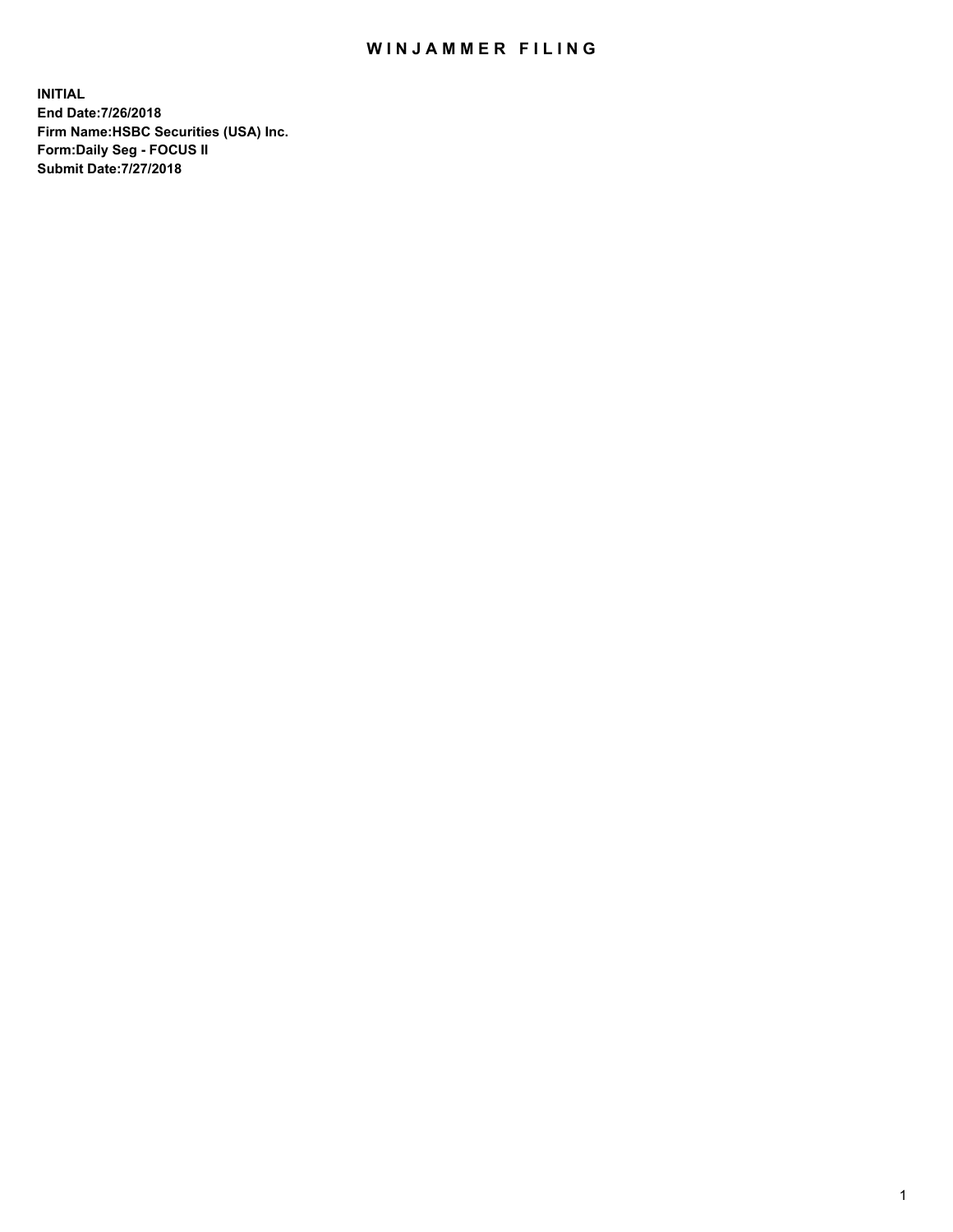**INITIAL End Date:7/26/2018 Firm Name:HSBC Securities (USA) Inc. Form:Daily Seg - FOCUS II Submit Date:7/27/2018 Daily Segregation - Cover Page**

| Name of Company                                                                                                                                                                                                                                                                                                                | <b>HSBC Securities (USA) Inc.</b>                           |
|--------------------------------------------------------------------------------------------------------------------------------------------------------------------------------------------------------------------------------------------------------------------------------------------------------------------------------|-------------------------------------------------------------|
| <b>Contact Name</b>                                                                                                                                                                                                                                                                                                            | <b>Michael Vacca</b>                                        |
| <b>Contact Phone Number</b>                                                                                                                                                                                                                                                                                                    | 212-525-7951                                                |
| <b>Contact Email Address</b>                                                                                                                                                                                                                                                                                                   | michael.vacca@us.hsbc.com                                   |
| FCM's Customer Segregated Funds Residual Interest Target (choose one):<br>a. Minimum dollar amount: : or<br>b. Minimum percentage of customer segregated funds required:% ; or<br>c. Dollar amount range between: and; or<br>d. Percentage range of customer segregated funds required between:% and%.                         | 147,000,000<br><u>0</u><br>0 <sub>0</sub><br>0 <sub>0</sub> |
| FCM's Customer Secured Amount Funds Residual Interest Target (choose one):<br>a. Minimum dollar amount: ; or<br>b. Minimum percentage of customer secured funds required:%; or<br>c. Dollar amount range between: and; or<br>d. Percentage range of customer secured funds required between: % and %.                          | 25,000,000<br><u>0</u><br>00<br>0 <sub>0</sub>              |
| FCM's Cleared Swaps Customer Collateral Residual Interest Target (choose one):<br>a. Minimum dollar amount: ; or<br>b. Minimum percentage of cleared swaps customer collateral required:% ; or<br>c. Dollar amount range between: and; or<br>d. Percentage range of cleared swaps customer collateral required between:% and%. | 95,000,000<br><u>0</u><br>00<br>00                          |

Attach supporting documents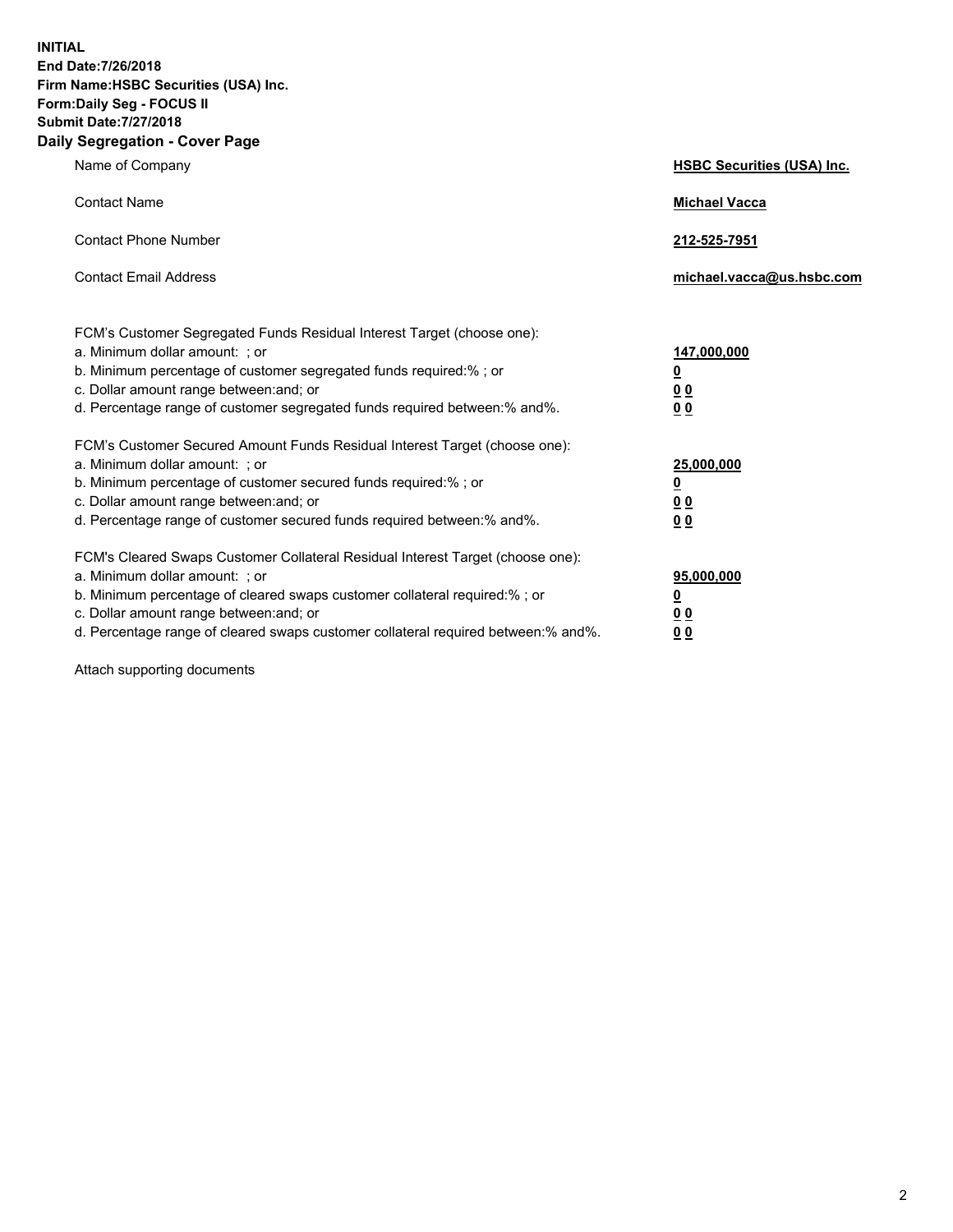**INITIAL End Date:7/26/2018 Firm Name:HSBC Securities (USA) Inc. Form:Daily Seg - FOCUS II Submit Date:7/27/2018 Daily Segregation - Secured Amounts** Foreign Futures and Foreign Options Secured Amounts Amount required to be set aside pursuant to law, rule or regulation of a foreign government or a rule of a self-regulatory organization authorized thereunder 1. Net ledger balance - Foreign Futures and Foreign Option Trading - All Customers A. Cash **115,963,369** [7315] B. Securities (at market) **50,972,273** [7317] 2. Net unrealized profit (loss) in open futures contracts traded on a foreign board of trade **-5,479,330** [7325]

- 3. Exchange traded options
	- a. Market value of open option contracts purchased on a foreign board of trade **0** [7335]
	- b. Market value of open contracts granted (sold) on a foreign board of trade **0** [7337]
- 4. Net equity (deficit) (add lines 1. 2. and 3.) **161,456,312** [7345]
- 5. Account liquidating to a deficit and account with a debit balances gross amount **2,617,026** [7351] Less: amount offset by customer owned securities **-2,612,068** [7352] **4,958** [7354]
- 6. Amount required to be set aside as the secured amount Net Liquidating Equity Method (add lines 4 and 5)
- 7. Greater of amount required to be set aside pursuant to foreign jurisdiction (above) or line 6.

## FUNDS DEPOSITED IN SEPARATE REGULATION 30.7 ACCOUNTS

- 1. Cash in banks
	- A. Banks located in the United States **113,845,061** [7500]
	- B. Other banks qualified under Regulation 30.7 **0** [7520] **113,845,061** [7530]
- 2. Securities
	- A. In safekeeping with banks located in the United States **19,529,909** [7540]
	- B. In safekeeping with other banks qualified under Regulation 30.7 **0** [7560] **19,529,909** [7570]
- 3. Equities with registered futures commission merchants
	- A. Cash **0** [7580]
	- B. Securities **0** [7590]
	- C. Unrealized gain (loss) on open futures contracts **0** [7600]
	- D. Value of long option contracts **0** [7610]
	- E. Value of short option contracts **0** [7615] **0** [7620]
- 4. Amounts held by clearing organizations of foreign boards of trade
	- A. Cash **0** [7640]
	- B. Securities **0** [7650]
	- C. Amount due to (from) clearing organization daily variation **0** [7660]
	- D. Value of long option contracts **0** [7670]
	- E. Value of short option contracts **0** [7675] **0** [7680]
- 5. Amounts held by members of foreign boards of trade
	-
	-
	- C. Unrealized gain (loss) on open futures contracts **-5,479,330** [7720]
	- D. Value of long option contracts **0** [7730]
	- E. Value of short option contracts **0** [7735] **63,631,505** [7740]
- 6. Amounts with other depositories designated by a foreign board of trade **0** [7760]
- 7. Segregated funds on hand **0** [7765]
- 8. Total funds in separate section 30.7 accounts **197,006,475** [7770]
- 9. Excess (deficiency) Set Aside for Secured Amount (subtract line 7 Secured Statement Page 1 from Line 8)
- 10. Management Target Amount for Excess funds in separate section 30.7 accounts **25,000,000** [7780]
- 11. Excess (deficiency) funds in separate 30.7 accounts over (under) Management Target **10,545,205** [7785]

**161,461,270** [7355]

**161,461,270** [7360]

 A. Cash **37,668,472** [7700] B. Securities **31,442,363** [7710] **35,545,205** [7380]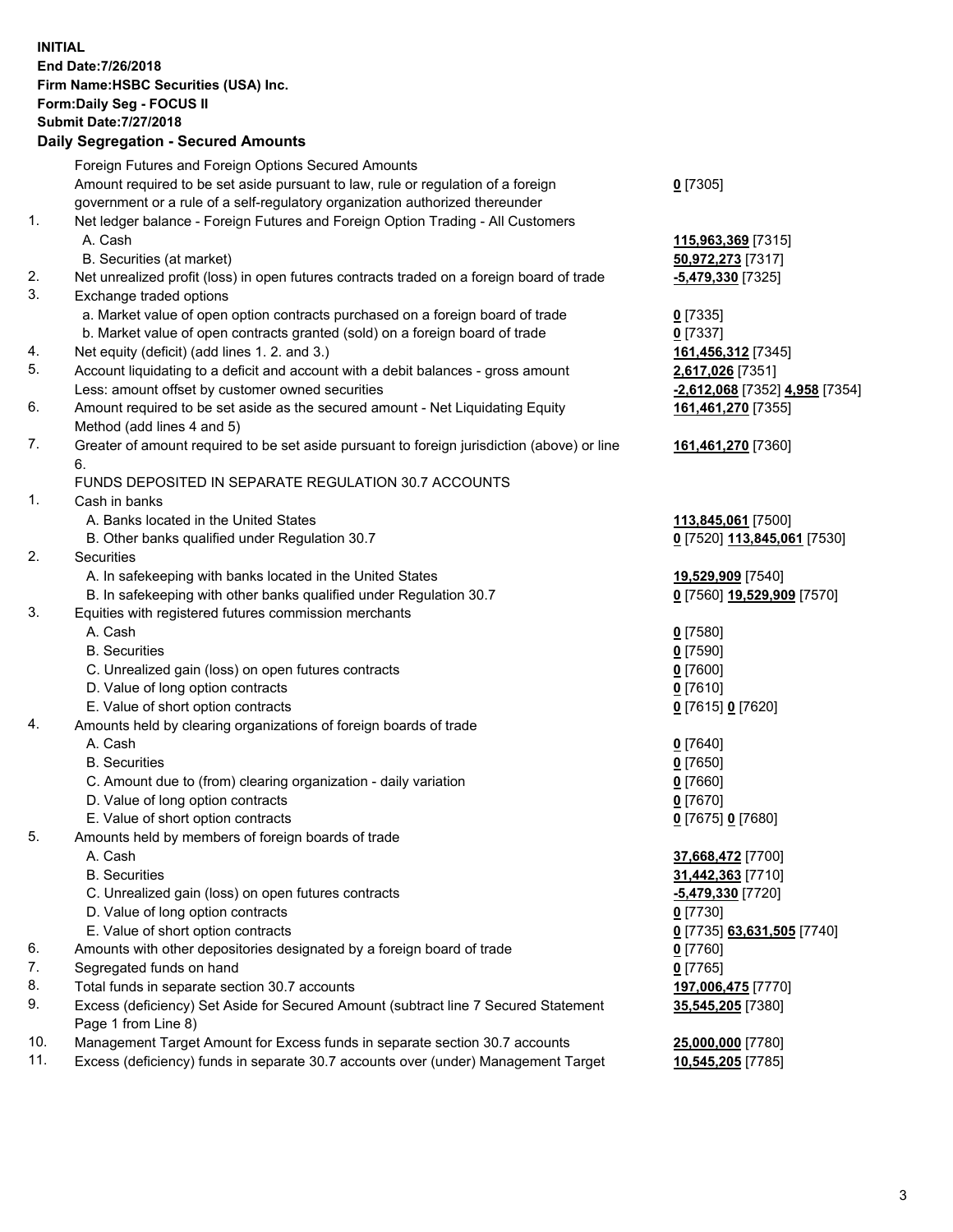**INITIAL End Date:7/26/2018 Firm Name:HSBC Securities (USA) Inc. Form:Daily Seg - FOCUS II Submit Date:7/27/2018 Daily Segregation - Segregation Statement** SEGREGATION REQUIREMENTS(Section 4d(2) of the CEAct) 1. Net ledger balance A. Cash **-48,697,659** [7010] B. Securities (at market) **1,672,563,134** [7020] 2. Net unrealized profit (loss) in open futures contracts traded on a contract market **393,672,591** [7030] 3. Exchange traded options A. Add market value of open option contracts purchased on a contract market **307,871,788** [7032] B. Deduct market value of open option contracts granted (sold) on a contract market **-155,523,236** [7033] 4. Net equity (deficit) (add lines 1, 2 and 3) **2,169,886,618** [7040] 5. Accounts liquidating to a deficit and accounts with debit balances - gross amount **220,315,647** [7045] Less: amount offset by customer securities **-219,881,183** [7047] **434,464** [7050] 6. Amount required to be segregated (add lines 4 and 5) **2,170,321,082** [7060] FUNDS IN SEGREGATED ACCOUNTS 7. Deposited in segregated funds bank accounts A. Cash **24,791,062** [7070] B. Securities representing investments of customers' funds (at market) **10,785** [7080] C. Securities held for particular customers or option customers in lieu of cash (at market) **395,103,268** [7090] 8. Margins on deposit with derivatives clearing organizations of contract markets A. Cash **480,264,136** [7100] B. Securities representing investments of customers' funds (at market) **0** [7110] C. Securities held for particular customers or option customers in lieu of cash (at market) **1,223,812,816** [7120] 9. Net settlement from (to) derivatives clearing organizations of contract markets **-7,317,806** [7130] 10. Exchange traded options A. Value of open long option contracts **307,871,788** [7132] B. Value of open short option contracts **-155,523,236** [7133] 11. Net equities with other FCMs A. Net liquidating equity **7,945,873** [7140] B. Securities representing investments of customers' funds (at market) **0** [7160] C. Securities held for particular customers or option customers in lieu of cash (at market) **0** [7170] 12. Segregated funds on hand **53,647,050** [7150] 13. Total amount in segregation (add lines 7 through 12) **2,330,605,736** [7180] 14. Excess (deficiency) funds in segregation (subtract line 6 from line 13) **160,284,654** [7190] 15. Management Target Amount for Excess funds in segregation **147,000,000** [7194] 16. Excess (deficiency) funds in segregation over (under) Management Target Amount **13,284,654** [7198]

Excess